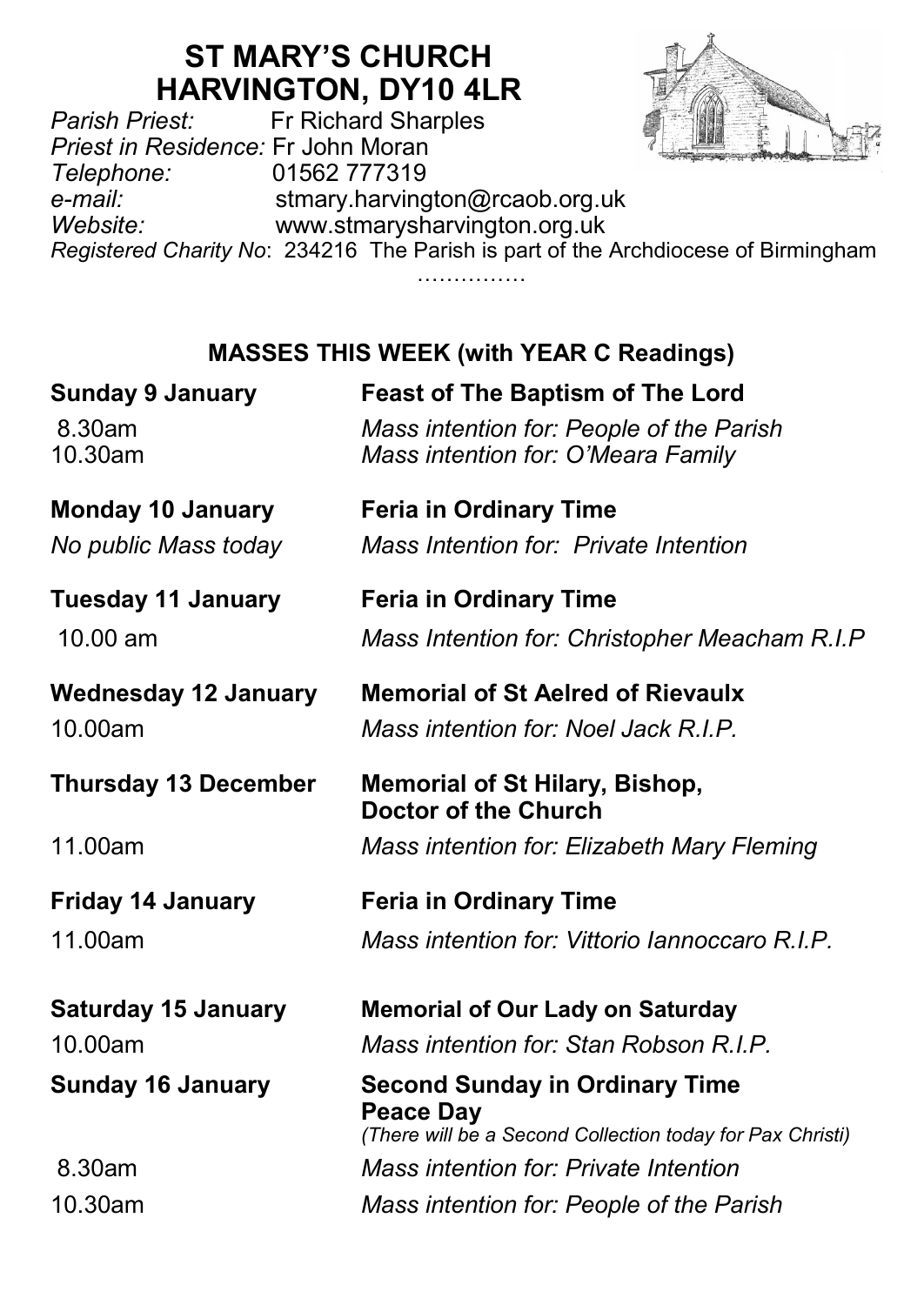### **Anniversaries in January:**

Rev John Morgan (1718), Thomas Mewburn Crook (1949), Charles Keeffe (1977), Margaret Steele (1978), Ronald Fry (1978), Leofric Howell (1995), Sir Robert Grant Ferris (1997), Juliet Bradley (2001), Eve Mary Smith (2001), Anne Mulroy (2004), Elizabeth Bashford (2005), Bernadette Pinfield (2007), William Eardley 2009, Thaddeus Keane 2010, Pam Taft (2011), Denis Thomas Kimberlin (2014), Ellie Tansey (2019), Ray Fogg (2019), Noel Clark (2019)

…………………………………………………………………….

**In your prayers please remember parishioners and friends who are sick:**  Deirdre Brookes, Kathleen Clark, Liz and Lionel Cornish, Bob Grant, Jane and Peter Handley, Kay Hildebrandt, Ann Parry, Clare Saich



… for all your offerings and donations. They are always gratefully received. **Contributions to the Parish: 27 December - 3 January**



**OFFERTORY DONATIONS** are no longer collected in the pews. If you wish to make a donation on **SUNDAYS** please place your offering in the 'bin' on the porch table. On **OTHER DAYS OF THE WEEK** offerings may be placed **in the basket on the sanctuary step in front of the altar.** During the Christmas Season, offerings placed in the basket by the crib will be sent to Father Hudson's Care charity.



## **WELCOME TO ST MARY'S!**

We ask everyone attending our premises to take note of the following:

……………………………...

- When inside Church the congregation MUST now wear face coverings (unless you are under 11 years or medically exempt).
- If members of the congregation would like to ensure social distancing they may use a 'Please Leave Space' sign (available in the porch) and place it on the seat beside them in their pew.
- Please spread out and don't kneel if someone is sitting on the pew in front.
- Should you wish to be informed if someone who has attended your Mass has tested positive then please use the QR code displayed on the table or fill in a slip with your name, contact details and date / time and post it in the wooden box located on a porch table, and we will contact you as soon as we have been made aware.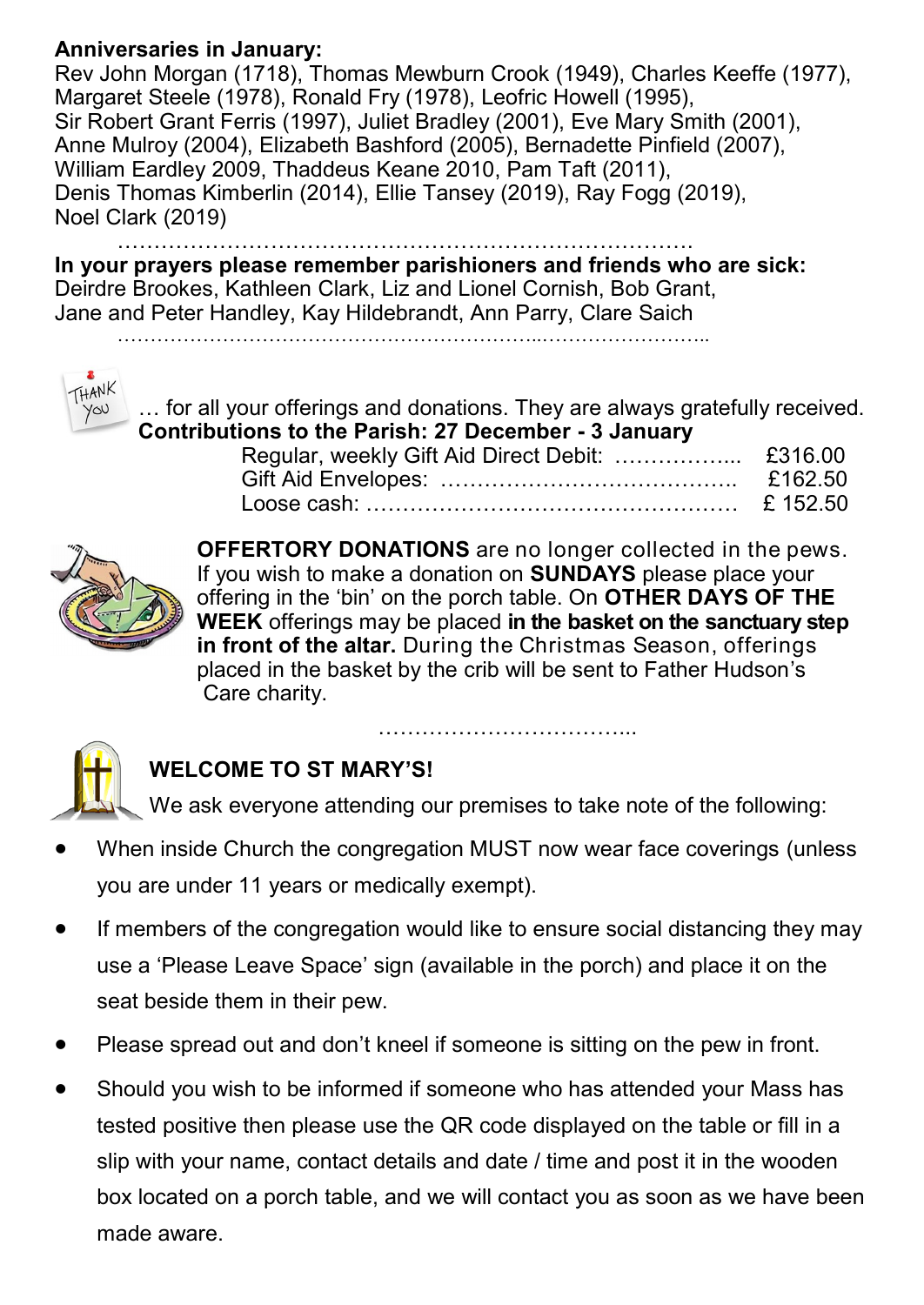One of our New Year's resolutions in the St Mary's office is to update the **parishioner data base**. If you have Sun Mon Tue Wed Thu Fri Sat  $\mathbf{I}$ changed home or email address, telephone number or 3 4 5 6 7 8 10 11 12 13 14 15 any other details or if you would like to be added to our 17 18 19 20 21 22 contacts list please email the Parish Office this month. 23 24 25 26 27 28 29 2022 We hope this is one resolution we will be able to achieve!

……………………………………

A New Year's resolution for some of you may be to read more books, or perhaps to widen the variety of books you do read. If so, why not consider joining the friendly **Parish Book Group**? They are meeting at **9.30am on Monday 10 January at Rowberry's café** to discuss the police

procedural novel *Death at La Fenice* by the American writer Donna Leon. All are welcome whether they have read it or not! The book for February is *A Passage to India* by the classic English novelist E M Forster.



If you have been reading the Parish newsletter over the past few weeks you know Pope Francis wants to know what is happening and hear from the 'grass roots' of the Catholic Church, We are being given the chance to express our views and

……………………………….

to have them heard by the Church hierarchy. To find out more, please come along to a very special parish meeting on the subject of the **'Synodal Pathway', at Harvington Hall on Wednesday 12th January 2022 7.00pm – 8.30pm.** …………………



You are invited to take part in an Ecumenical Pilgrimage around **Worcester Cathedral** during the evening of the Holocaust Memorial Day,

## **Thursday 27th January 2022**.

For more details please contact Jim Quinn: j.quinn789@btinternet.com or phone 01299 851021 or text 07960 218925